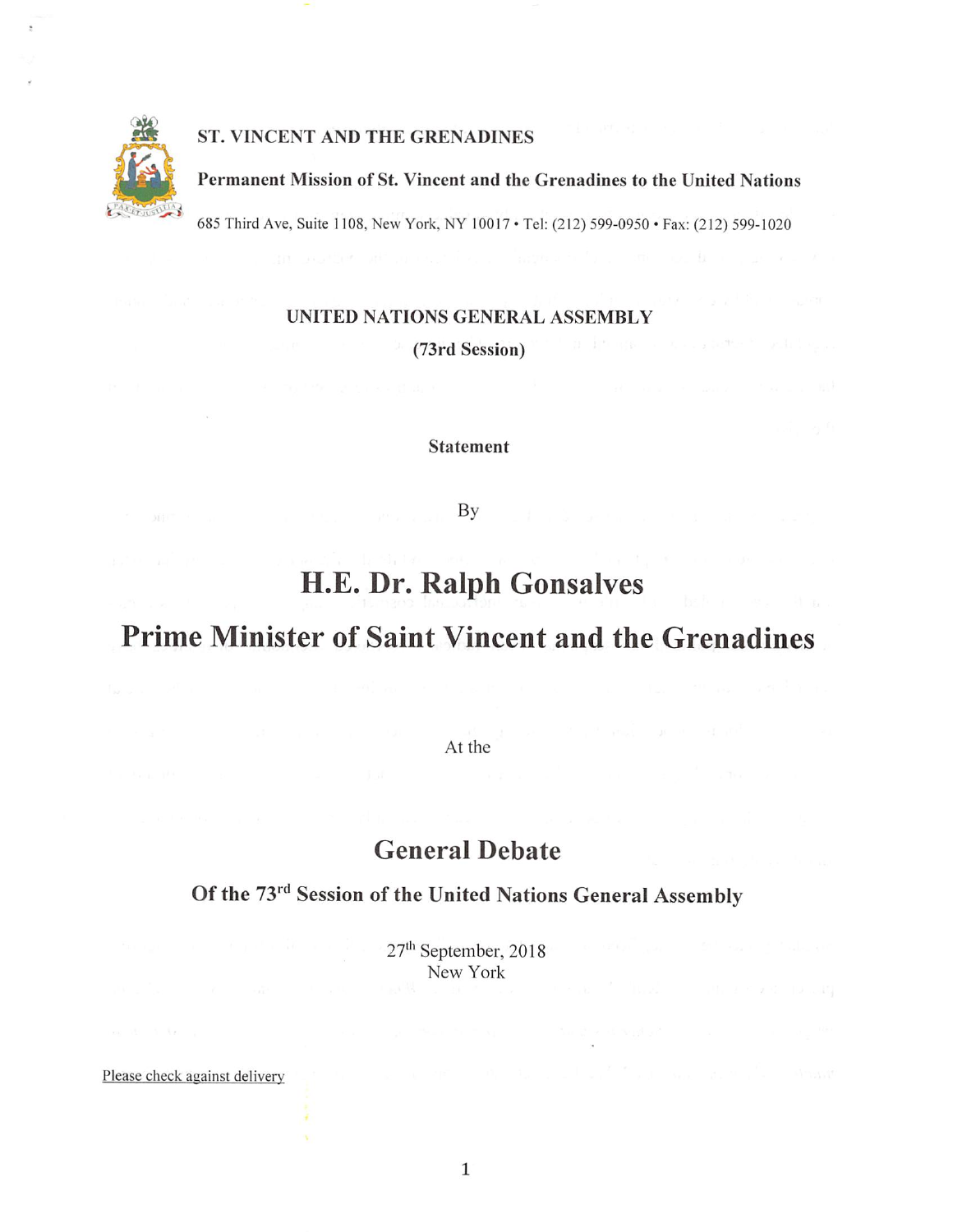Madame President, our dear friend from Ecuador; your Excellencies:

One decade ago, the world was convulsed by a cataclysmic collapse of its economic order. The devastating global economic and financial crisis began in the boardrooms of greedy banks and spread worldwide, with a rapidity that exposed the shortcomings of an unethical and underregulated international financial architecture. The adverse socio-economic impact of the Crisis has been vast and far-reaching – especially for the countries least responsible for the genesis of the crisis.

Regrettably, the seemingly self-evident lessons of that economic and financial catastrophe have been distorted and manipulated, to disastrous effect. While the financial architecture has been quietly reassembled, with little more than ineffectual cosmetic changes, the post-crisis socioeconomic and political landscape has been radically reordered. Economic difficulties have caused most of the major nations to look inward, eschewing the most noble and beneficial aspects of global cooperation. Craven demagogues, clothed in populist robes, have emerged to exploit economic hardship and fan the flames of division, hatred and isolation. In all comers of the globe, the jarring rise of illiberal intolerance can be causally connected to the economic crisis and its continuing impact.

Solidarity has been sacrificed on the altar of political expediency, illustrating the enduring prescience of the late Kofi Anan's observation that "When economic conditions are difficult, people tend to be less generous and protect themselves; the question of solidarity doesn't mean much to them at that time." We have retreated from the ethos of integration, cooperation and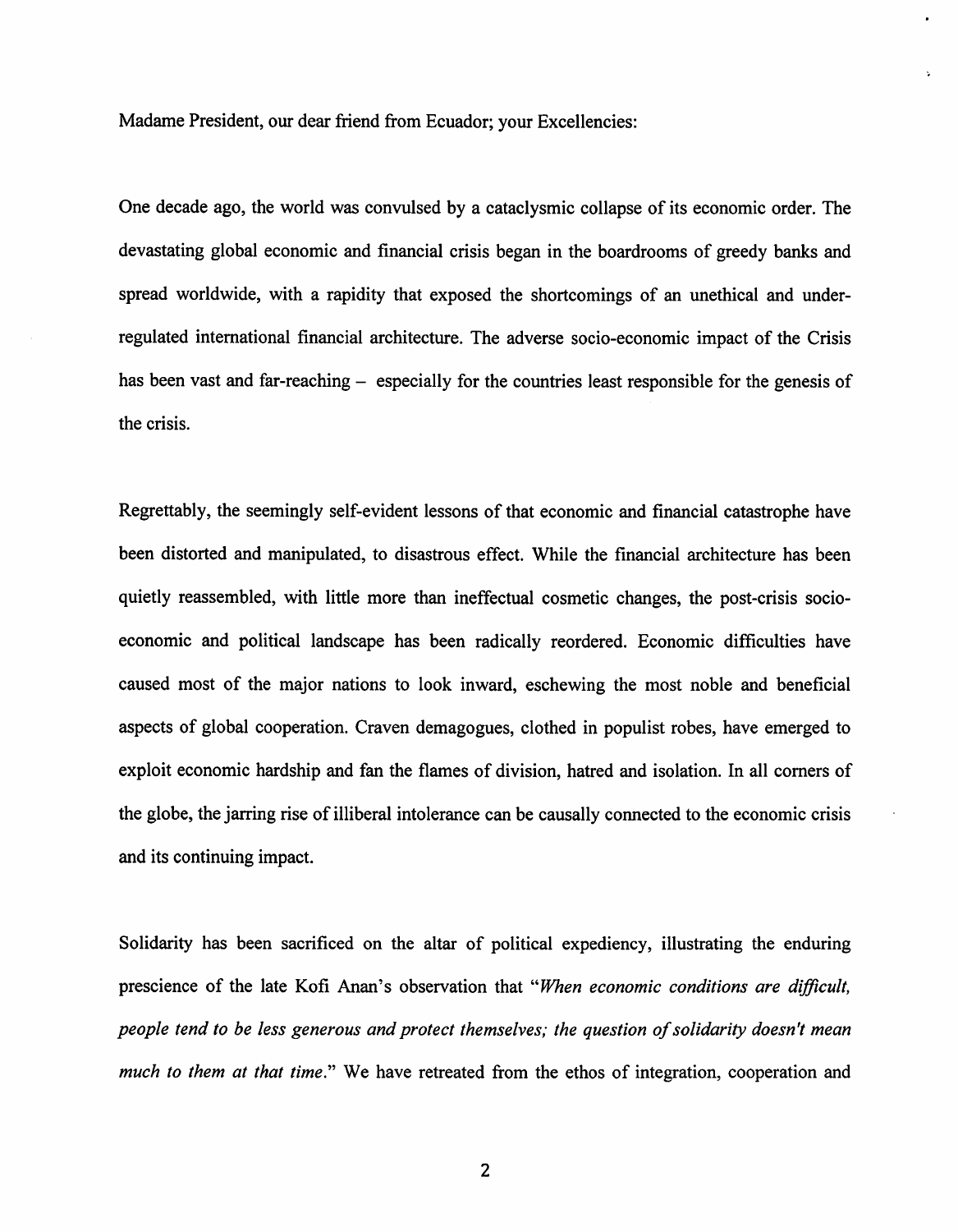consensus-building that not only animated the pre-crisis decade, but which is absolutely necessary to solve the global problems that confront us.

In a technologically connected, increasingly educated and rapidly shrinking global village, any belated attempt to place the genies of multilateralism and globalization back into their respective bottles, is dangerous folly. Walls cannot replace bridges, isolation cannot replace cooperation, and clenched fists cannot shake hands.

[Make no mistake: A post-crisis era of muscular jingoism and bellicose isolationist behaviour represents the most direct threat to the principles that undergird the United Nations since its establishment 73 years ago. We are at decisive crossroads. We can either surrender to our worst instincts, and ensconce ourselves in our respective national cocoons and echo chambers, or we can appeal to the better angels of our nature, and reestablish the preeminence of the United Nations by reaffirming the bedrock principles that have steered us clear of world wars and towards beneficial cooperation for the past seven decades.]

The United Nations is not without its many systemic flaws, and the ascendency of its unprincipled antithesis demands that we address those flaws most urgently. However, after seven decades, the United Nations remains the only institution with the capacity and authority to enable global cooperation for our collective ennoblement.

Madame President,

 $\overline{3}$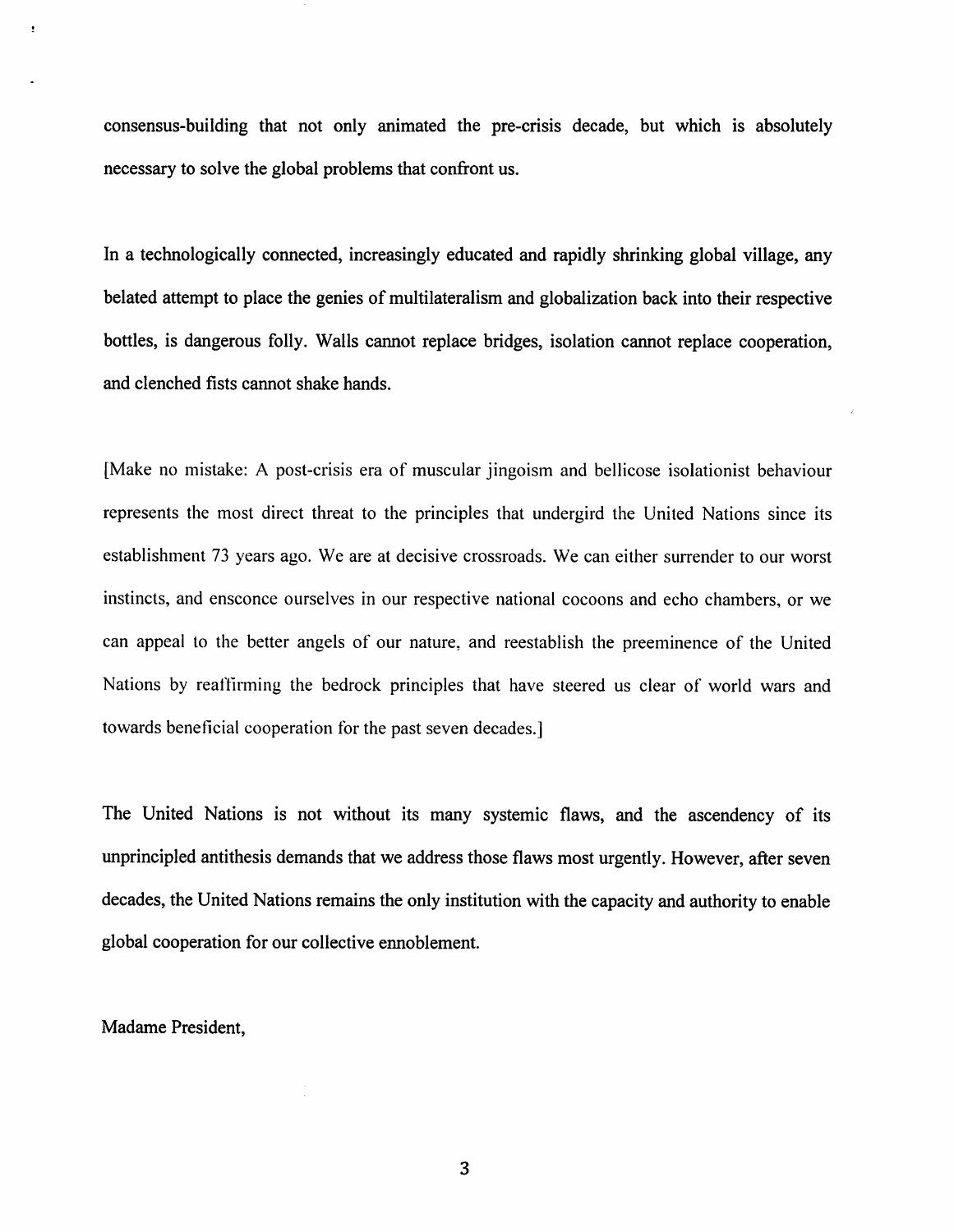Your well-chosen theme for this General Debate speaks to the relevance of the United Nations, of global leadership, and shared responsibility. It centers on a recommitment to the bedrock foundations of our Charter: sovereign equality, non-interference and non-intervention, international peace and security, respect for international law and collective cooperation in solving global problems. It is precisely when times are most tumultuous, when deleterious alterations are upon us, that principles must be most unchanging, and fundamental truths must be most vigorously upheld.

The principles of non-intervention and non-interference are of particular importance to Small Island Developing States. Lacking military might or economic wealth, and constrained within narrow borders, we owe our existence as nation states to a global recognition and respect for the principle that no other nation  $-$  large or small, rich or poor, near or far  $-$  should be allowed to interfere in our sovereign affairs or intervene in matters properly resident in our domestic jurisdiction. Without strict adherence to those tenets, small states' existence dangles precariously on the threads of great power intrigue or changing perceptions of our strategic significance. Without these principles, our international order reverts to a barbarism in which the strong are doing what they can and the weak merely suffering what they must. This is unacceptable.

Because of our undeniable reliance on this cornerstone of international law. Small States are among its staunchest defenders. Every violation of the principle of non-intervention – wherever it may occur  $-$  is an indirect assault on our own survival. This principle is immutable, and no amount of heavy-handed coercions or ham-fisted inducements will cause us to abandon our overarching existential interests in pursuit of short-term appeasement. Our shared history of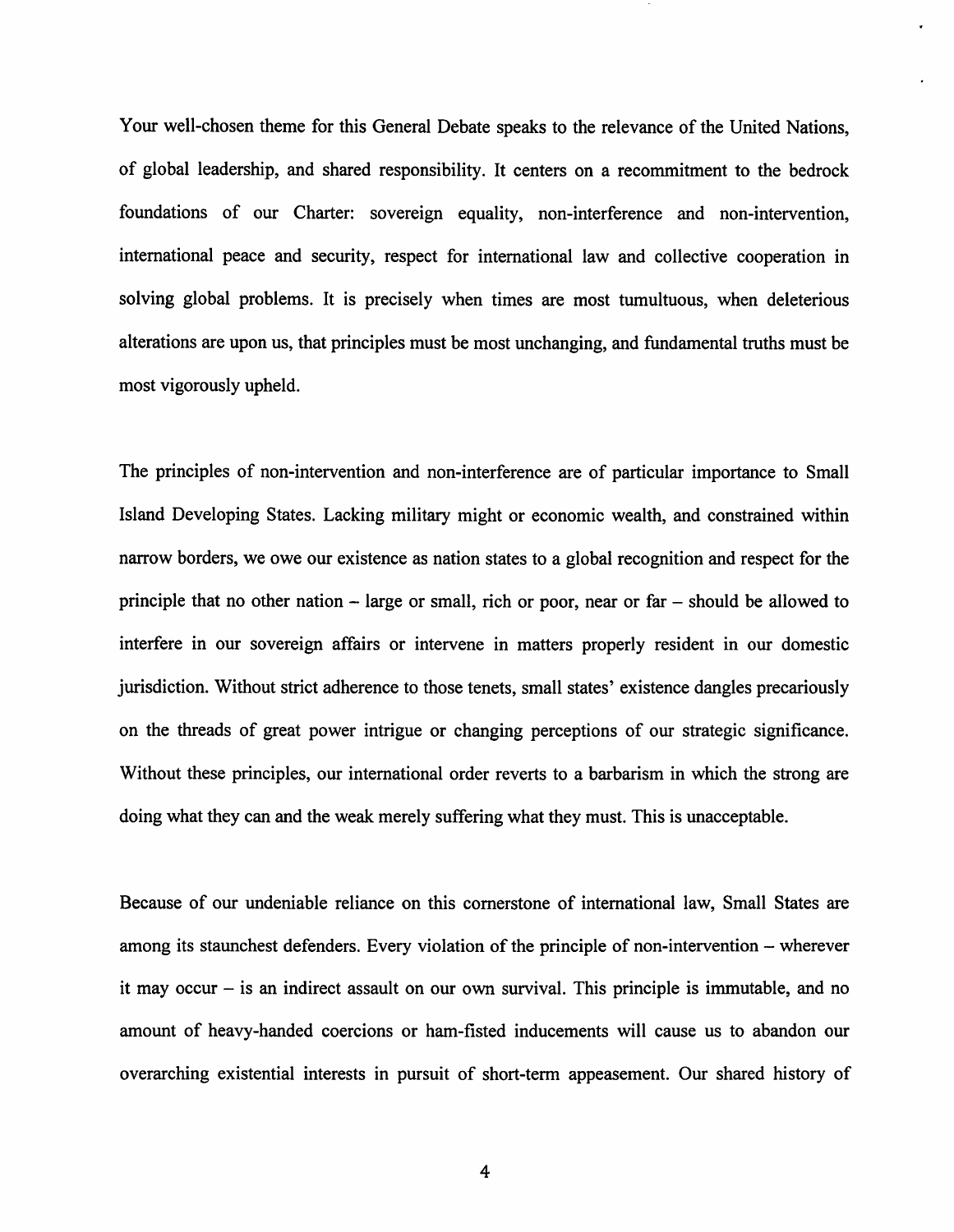struggle against colonial oppression and exploitation informs not only our continuing pursuit of reparatory justice for the victims of native genocide and slavery, but places us in implacable opposition to any actions by those who seek illegally to impose their will on independent nations and peoples.

As such. Saint Vincent and the Grenadines stands firmly against the continued interventionist assaults on the sovereignty of our neighbours in the Republic of Cuba and the Bolivarian Republic of Venezuela. The anachronistic economic blockade of Cuba is both illegal and unproductive. The time has long since past for its complete repeal. We regret deeply that the fledgling rapprochement between the United States and Cuba has stalled, and we call for a resumption of mutually respectful dialogue between our two friends.

In Venezuela, the democratically-elected government has been subjected to an unacceptable, coordinated, intense external economic assault, which has had too, indirectly, a debilitating effect on small Caribbean nations which have had generous arrangements of solidarity, for example, through the Petro-Caribe Agreements. To be sure, Venezuela has enormous intemal socio political challenges, but unwarranted and illegal intervention is entirely counter-productive in the people's ongoing quest for peace, democracy and liberty. Venezuela needs a peace and reconciliation mission, not a campaign of sanctions, subversion and threats of armed intervention. Constructive dialogue between and among the contradictory parties and personalities is urgently required.

5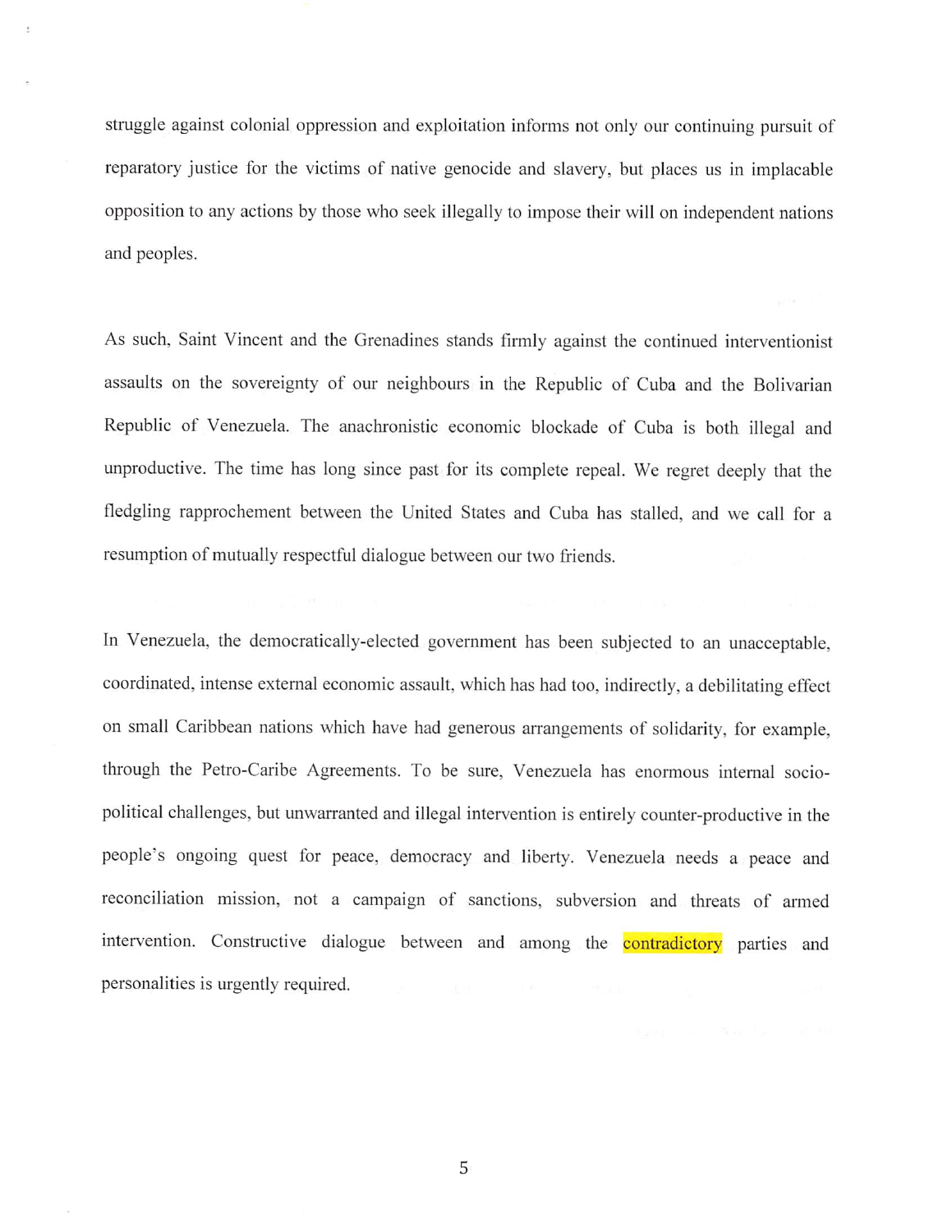The peoples of Latin America and the Caribbean have repeatedly reaffirmed that our region is a Zone of Peace. Our peoples are not the pawns and playthings of any nation. Our America, our Caribbean defiantly affirm this; it is a noise in our blood, an echo in our bones.

#### Madame President,

No intemational organization is better suited than the United Nations to fulfill its foundational Charter mandate of "achiev[ing] international co-operation in solving international problems of an economic, social, cultural, or humanitarian character." Today, Climate Change is indisputably the defining, multifaceted existential problem that we collectively confront. However, the prospects for an effective intemational solution to Climate Change are rapidly receding. Our carefully calibrated climate accords are teetering on the brink of irrelevance; wounded not only by high-profile withdrawals but also by the cynical and foolhardy noncompliance with voluntary mitigation pledges that major emitters have loudly declared, but quietly disregarded.

The result of this ignoble hand-wringing and political procrastination is that the world continues to bum while its leaders fiddle. Our sister island of Dominica has been twice devastated by hurricanes Erika and Irma in the space of three years, with Tropical Storm Isaac striking the island a glancing blow only weeks ago. Beyond the headlines, the story of Climate Change is grimly told in daily experiences of floods, droughts, landslides, coastal erosions, lost lives and livelihoods across our region.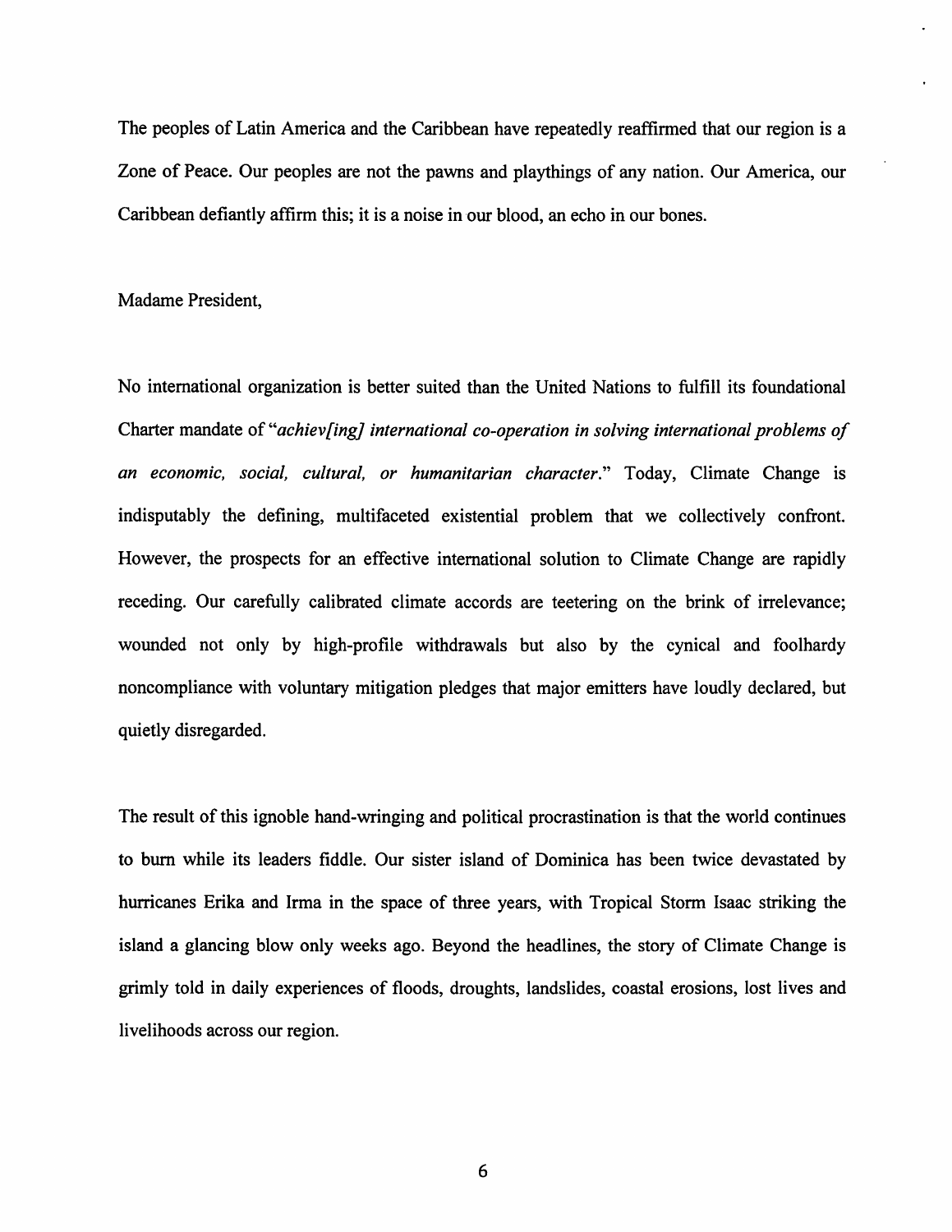We can wait no longer. The constellation of challenges, extemally-sourced, which face our small states demand a focused global response which recognises in theory, and in practice, an undoubted Small State Exceptionalism. The many-sided concept of Small State Exceptionalism ought to be placed at the centre of global discourse to prompt appropriate collective action.

#### Madame President,

The rising seas and intensifying storms pose an existential threat to Small Island Developing States. Major emitters that fail to set – and honour – ambitious mitigation pledges are committing a direct act of hostility against SIDS, and we ought to resist their recklessness against our interests.

In the same vein, the financing of climate resilience and adaptation measures by our development partners cannot be shoehomed into the same glacially slow, labyrinthine bureaucratic processes that have stymied other cooperation initiatives. Our friends and partners must recognize the fierce urgency of this unfamiliar and unprecedented climate threat, and must demonstrate decisive political and developmental action to arrest this extraordinary existential threat. Climate Change cannot be handled by business-as-usual practices, however tried and true. Our global climate accords have birthed entities with ostensible objectives to funnel and deliver urgently mitigation and adaptation financing to the most vulnerable states. However, these entities place the promised support at the center of an impenetrable web of unwieldy rules and processes that serve only to frustrate those most desperately in need of life-saving cooperation.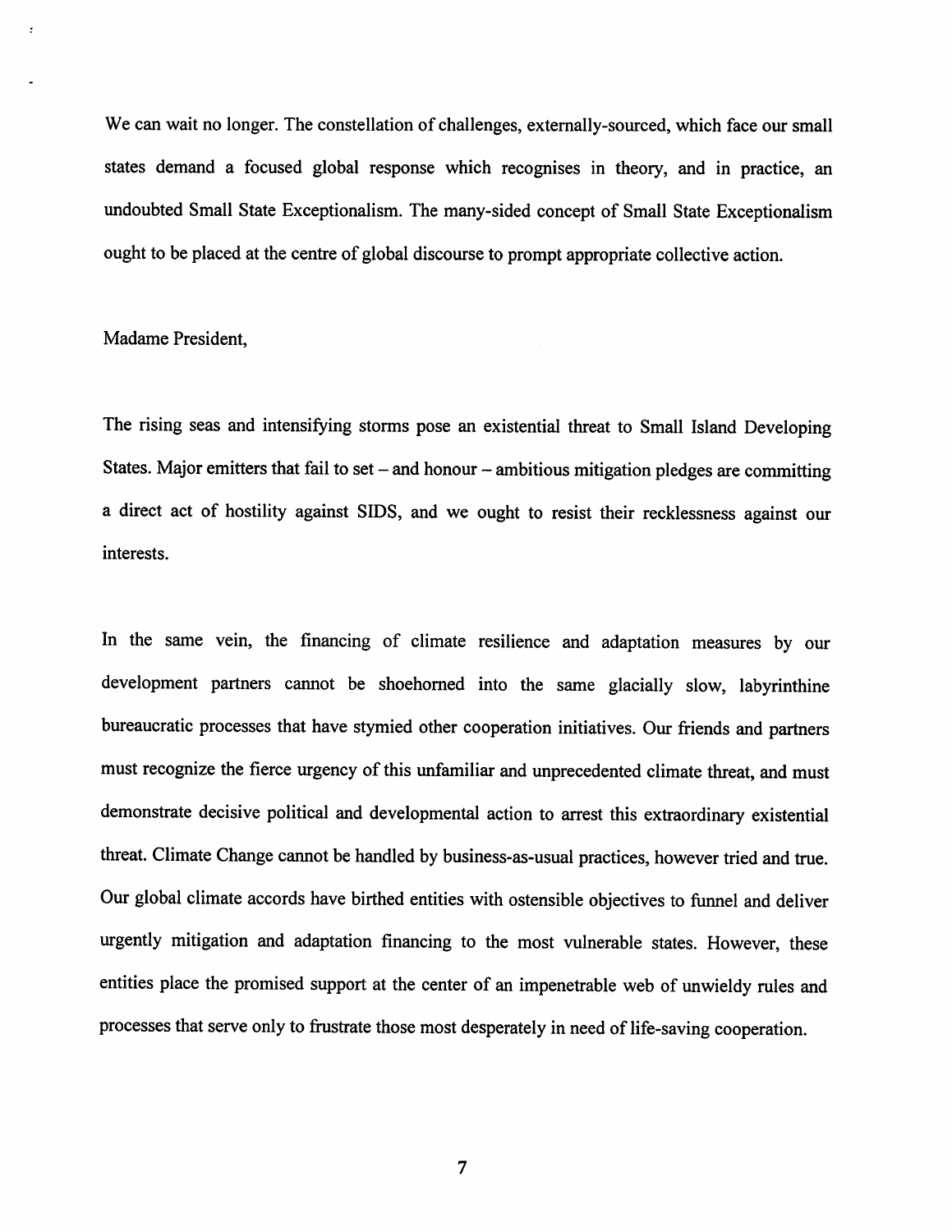#### Madame President,

Similarly, the intemational commitment to the Sustainable Development Goals falters on the paucity of tangible global effort to their achievement and timeline.

In Saint Vincent and the Grenadines, the Sustainable Development Goals are adopted and embedded within our national development plans. Despite limited resources, we have created both a Zero Hunger Trust Fund and a Disaster Contingency Fund – innovative and unique responses to our own sustainable development needs. We have mainstreamed and prioritized goals related to clean energy, economic growth, sustainability, climate action and biodiversity. We have chalked up home-grown progress in tandem with selfless solidarity from some of our regional and global friends and allies but much more is required to be done.

[We knew from the outset that the SDGs could not be achieved without massive new commitments of resources, both within and across borders. Goal 17 of the SDGs - Partnership for the Goals – is the fulcrum by which all other goals are realized. There have been a number of attempts to assess and quantify the resources necessary to attain the SDGs, but those assessments have been largely ignored in an era of cuts to development assistance and retreats from multilateral cooperation. Unfortunately, like the battle against Climate Change, the attainment of the SDGs cannot proceed on the basis of hollow words and faith. Faith without tangible works is dead. Saint Vincent and the Grenadines therefore calls for a frank, high-level discussion on development assistance and mechanisms to fill the chasm between aspiration and realization.]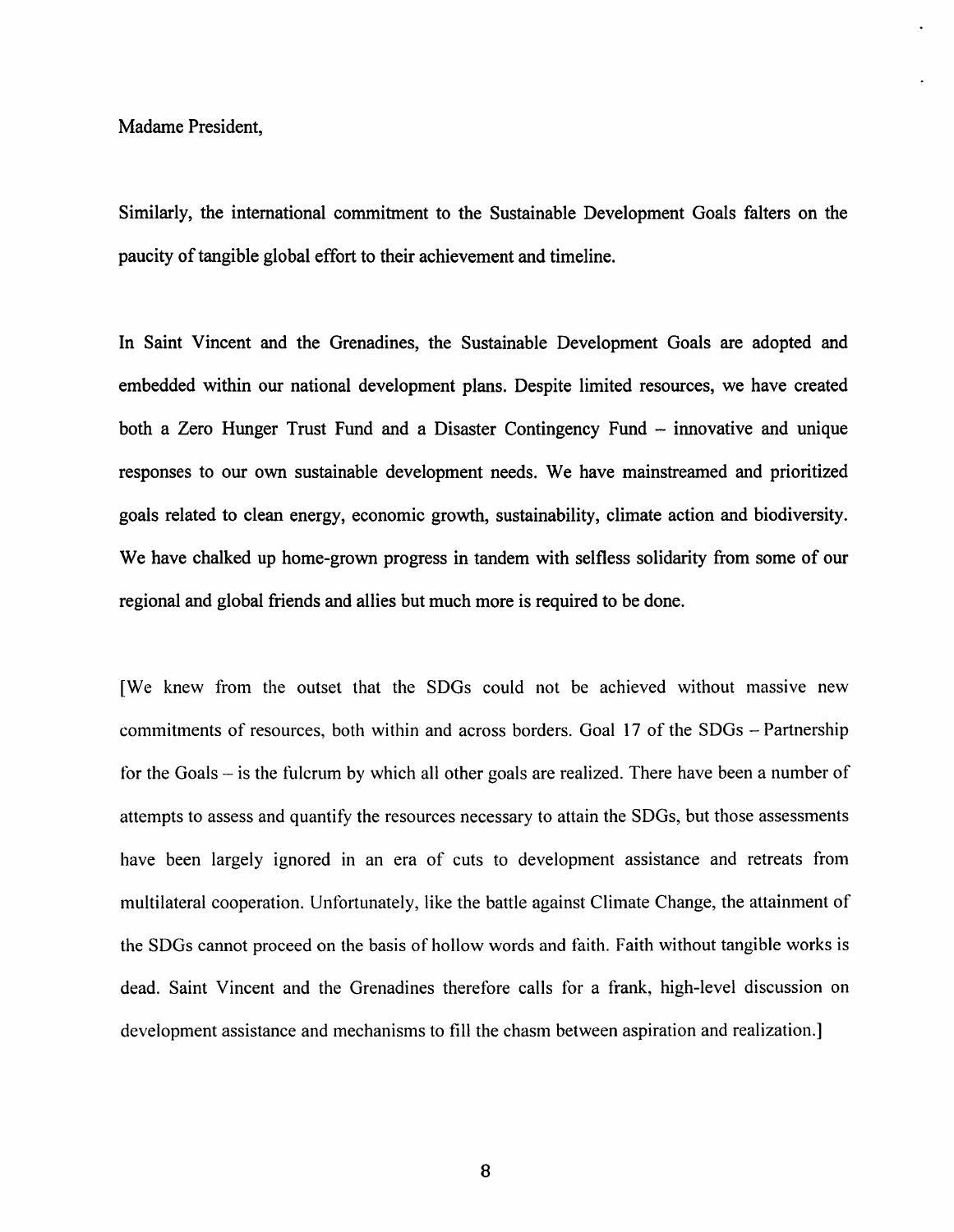Saint Vincent and the Grenadines continues to seek new avenues for people-centred development and economic growth amid rapidly-changing realities. The specter of trade wars poses an immense danger to our developmental aspirations, as does the continual tightening of the procedural noose around the throat of our banking and financial services industries. The prospect of de-risking and the loss of correspondent banking relationships is not an individual banking or business decision, but a clear and present threat to the economic viability of many small states. The modern manipulation of states' access to global banking and finance mechanisms – whether informed by politics, stigma or indifference  $-$  is a flagrant violation of the internationallyrecognized Right to Development. It is imperialism of a most insidious kind, imposed facelessly from a distance. The United Nations must urgently confront this grave and gathering menace in a coordinated and action-oriented manner.

Saint Vincent and the Grenadines is also making increasingly innovative forays into capitalizing on the vast potential of the Blue Economy, tourism, niche agricultural products and our historical knowledge in the medicinal cannabis industry. We seek the cooperation of our friends and partners in supporting these initiatives.

[Our nation, like many others, charts its developmental path not in a straight line, but in a relentlessly forward march over, around and through the obstacles we face. Today, we are challenged by a host of problems, both of our own making and of an external genesis. However, no mater the challenge, our resilient and resourceful citizens remain ever confident in the triumph of our possibilities. Ours is a people who have confronted all past and current challenges - from invading armies to encroaching seas – with an indomitable spirit of verve and optimism.

9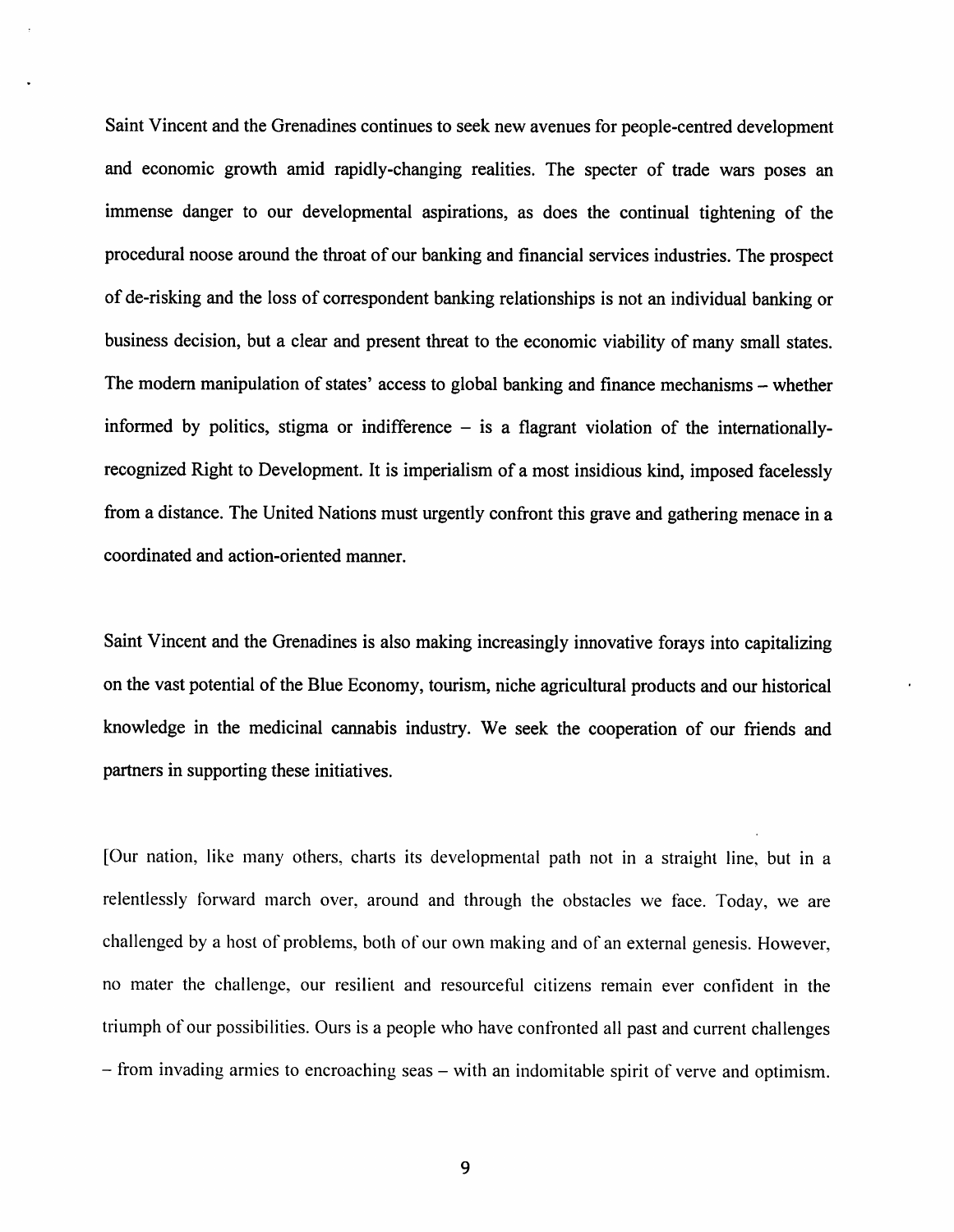We believe that, what ever the future brings, our faith will see us through. A faith in God, in ourselves, and in the principles that bind us together as a nation and as a Caribbean civilization. We approach our multilateral engagements with a similar spirit.

#### Madame President,

Saint Vincent and the Grenadines' faith in the principles and potential of the United Nations is made manifest in its active participation in all aspects of this body. In recent years, we have demonstrated that small size is no impediment to impactful contributions on the world stage. Saint Vincent and the Grenadines has played a leadership role in the UN's post-Financial Crisis response; in revitalization of the General Assembly; in Security Council Reform; in advancing the Law of the Sea; in Small Arms control; in ambitious measures to combat Climate Change; and in the global response to Non-Communicable Diseases. Most recently. Saint Vincent and the Grenadines chaired the Administrative and Budgetary Committee of the United Nations, and currently serves as the president of the Economic and Social Council.

In a similar manner, we feel the responsibility to bring our unique perspectives to bear on the work of the United Nations Security Council. The perspectives of small states – inclusive of Small Island Developing States – have been historically the least heard in the Security Council. As the threats to international peace and security have evolved in diverse ways, so too, has the need for a diversity of viewpoints on the Security Council increased. Small Island States have largely solved  $-$  and solved spectacularly  $-$  the challenge of forging peaceful, harmonious societies amidst many of the social, ethnic, political, historical and cultural fissures that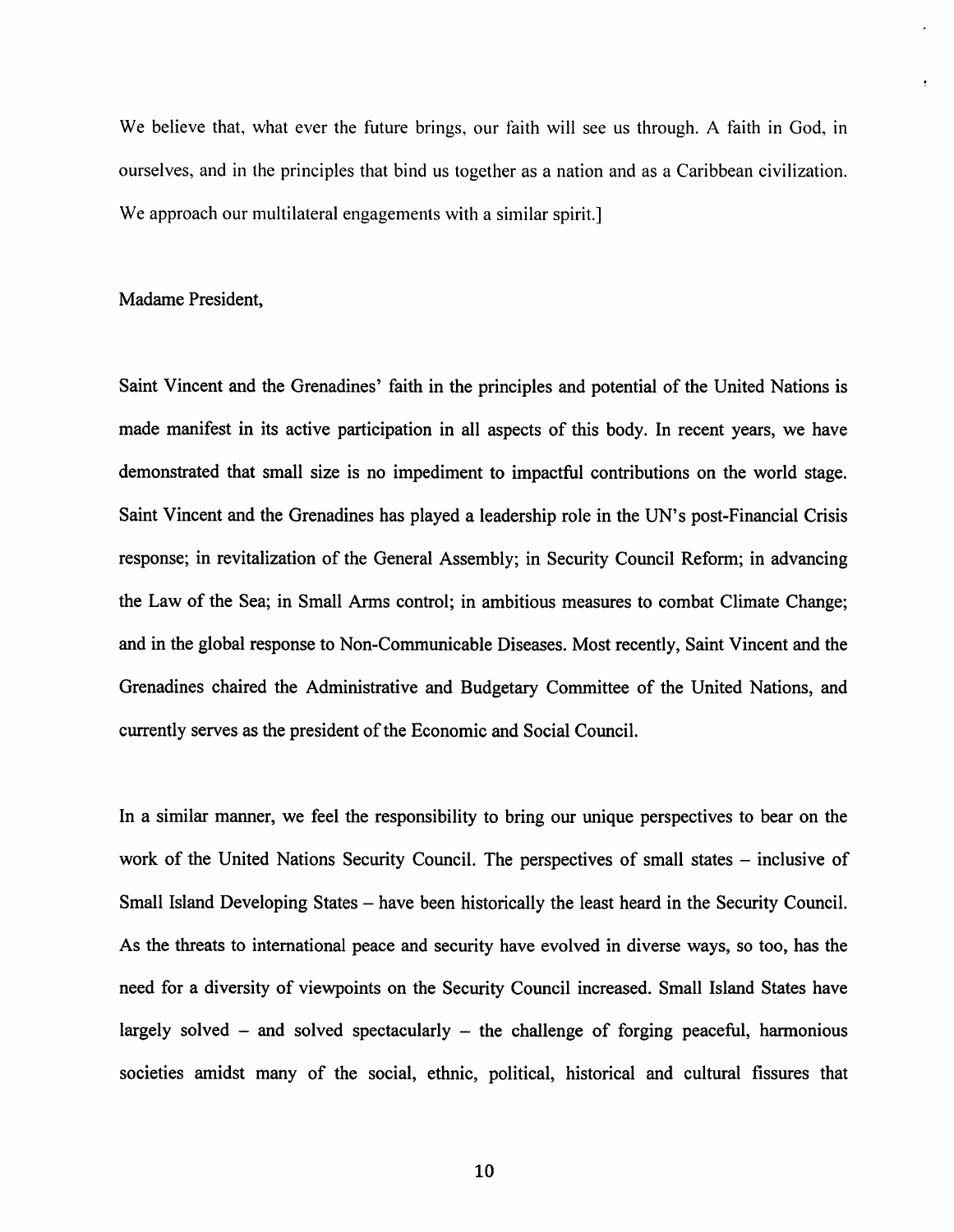traditionally lie at the root of many breaches of international peace and security. We have confronted these challenges not with a surfeit of weapons or dollars, but with mutual respect, dialogue, and an understanding that unique situations require not static ideological solutions, but flexibility and innovation geared towards the specificities of the issue at hand.

The need for more of this type of practical, principled pragmatism on the Security Council is self-evident. It is why the candidacy of Saint Vincent and the Grenadines has been endorsed by the member states of the Caribbean Community, and it is why Saint Vincent and the Grenadines continues to call for reform of the membership of the Security Council to reflect modem realities and challenges.

#### Madame President,

Our pragmatism affords us the opportunity to see the world as it is, unencumbered by historical or ideological blinders. The United Nations, which justly counts among its members states with populations as small as 10,000 people, somehow continues to remain blind to the 23 million residents of Taiwan. There is simply no principled basis to deny Taiwan the right to participate in the work of the specialized agencies of the United Nations.

Madame President,

The relevance of this institution is rooted in its responsiveness to the needs and challenges of the peoples we collectively represent. We can and must do more to address those needs in direct and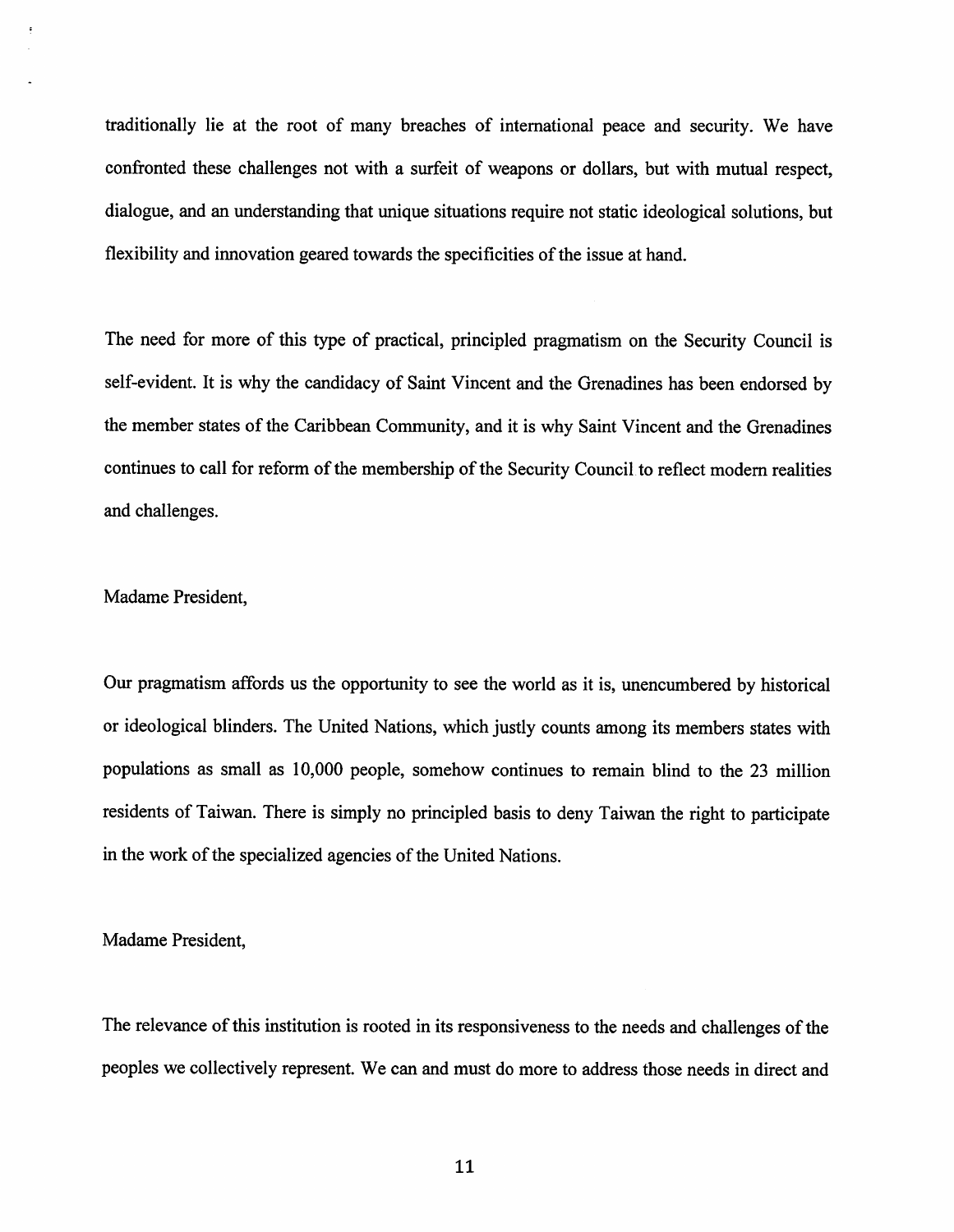transformative ways. We must ever more match noble intent with decisive action in pursuit of our Charter objectives. Accordingly, we urge practical resolution of the pain and suffering of the Palestinians, the people of Yemen, and those afflicted by the evil of terrorism whether statesponsored or not. Similarly, the madness of the spread of weapons of mass destruction and the threat of their use is a standing affront to humanity, peace and security and thus demands our continued collective response. Our international agenda for corrective action includes too: trafficking in persons; illegal drugs and small arms; refugees from ravaged lands; violence against women and children; the growing scarcity of water and food in many nations; the war against chronic non-communicable diseases; the rising tide of religious intolerance in certain places; and the reunification of families arising from abductions of yesteryear.

[But beyond the indispensible utility of practical, targeted and tangible responses to issues and events, the United Nations is also a powerful symbol of incredible resonance. It is a magnet, with the potential to draw us together and draw out of us the type of cooperation and solidarity that has formed the basis of all human triumph from time immemorial. It is a monument to our noblest instincts and greatest aspirations. It is a 73-year-old affirmation of the Biblical observation that it is good and pleasant for brethren to dwell in unity.]

#### Madame President,

We live amid frantic attempts in diverse quarters to rekindle the dying embers of xenophobia and unilateralism in pursuit of a past glory stuffed with mythology. But this noble institution is the keeper of a different flame. Our bedrock principles stand as an open rebuke to those who traffick